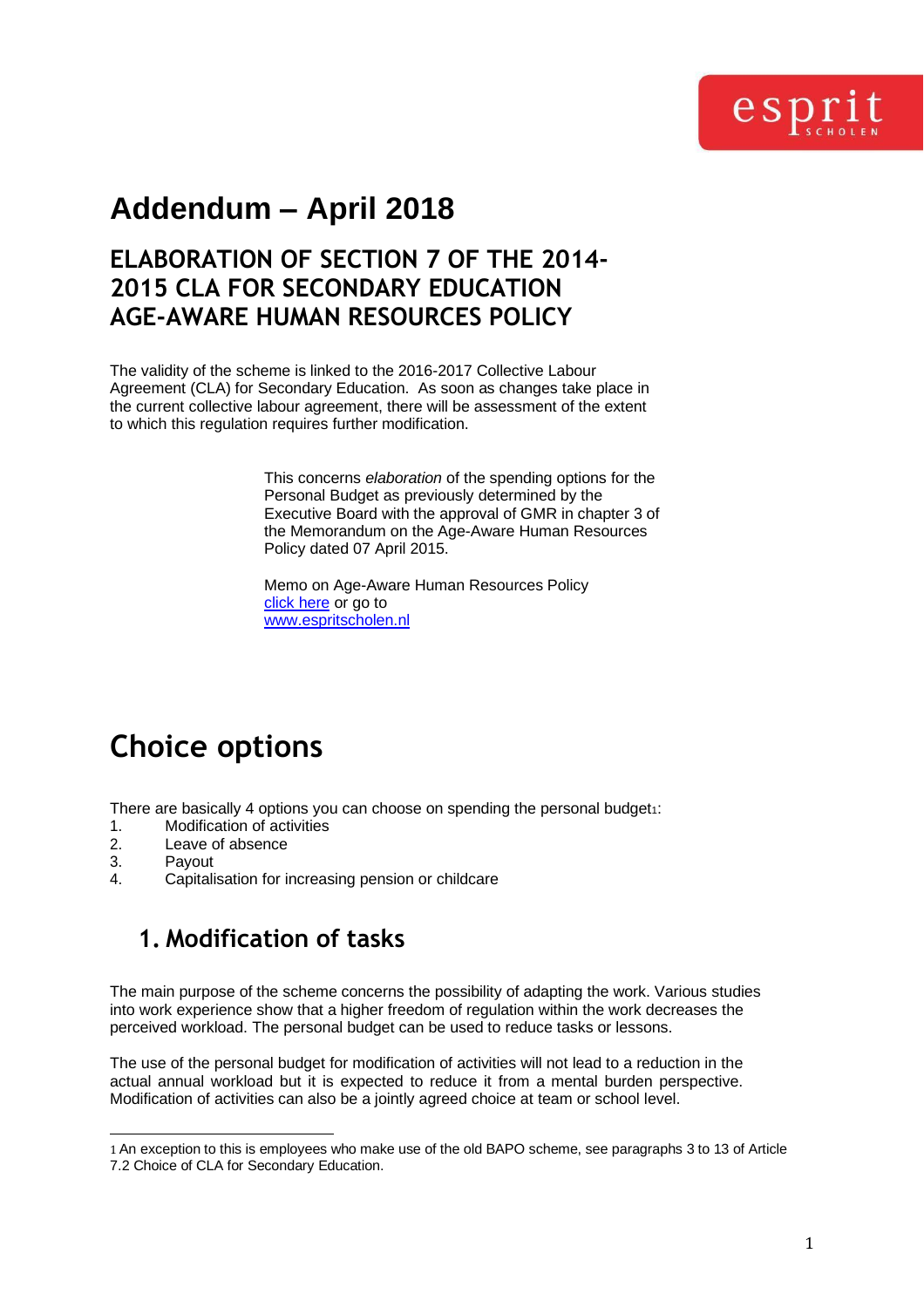

## **2. Leave of absence**

#### **2.1 Leave related to sustainable employability**

The personal budget can also be used as leave related to maintaining sustainable employability. This leave is regarded as a day off (max. 6 days), consecutive leave or a combination of these, subject to permission from the manager. Awarding this is subject to a condition that the primary process must in principle not be disrupted and/or that replacement can be arranged.

#### **2.2 Saving up leave**

A leave savings option is also offered as an alternative to actually taking the days off. When saving leave, it is important that there is good consultation regarding the timing of taking up the saved days. The interest of the organization concerned might require that the leave starts later than the time requested by the employee. If several lecturers decide to take their saved leave in the same months in the same year, this can lead to major risks for the quality of education. Good long-term planning and mutual understanding of the possibilities or restraints help to limit this risk.

When saving leave, an important change now applies compared to the previously established implementation regulation, whereby the saved leave expired after five years. This article (set out in section

3.2.2. paragraph 2) is deleted and becomes:

**The value of an hour saved during the last four savings years is equal to an hour of leave taken (time for time). If savings are made for more than four years, the previous savings will be fixed in value. After four years, the first year of the saved balance is always converted into an amount of money by multiplying the hours by the hourly rate applicable at that time. This balance can then be used for leave at a later time. The value of the balance is determined by dividing the amount of money by the hourly rate applicable at the time of withdrawal.**

**For other and additional rules regarding leave and saving it** see 3.2.1. and 3.2.2 of the memorandum on Age-Aware Human Resources Policy 7 April 201[5 click here.](https://www.espritscholen.nl/fileadmin/centraal-bureau/documenten/Arbeidsvoorwaarden/2015-06_Age_Aware_HRM_Policy.pdf)

## **3. Payout**

As of July 2018, **all employees** can opt for payout from the budget (remaining balance). This payout from the personal budget always takes place in July (end of a school year) and in accordance with the following formula: 50 x the hourly rate associated with the salary scale (1/138 of gross monthly salary). Payout from this budget will take place after submission before 1 July of the form 'Application for payout from the basic budget for the Age-aware Human Resources Policy for Secondary Education, which can be found on the Dyade website, or by clicking [here. D](http://www.dyade.nl/dyadedir/files/personeel/formulieren/Aanvraag%20payment%20basic%20budget%20life%20phase%20aware%20personnel%20policy%20VO.pdf)yade is aware that this no longer applies only to 'OOP' ('Onderwijsondersteunend Personeel' – Educational support personnel) up to and including scale 8.

All employees can also choose to have the saved leave or part of it paid out each July (i.e. the end of a school year). This also applies to the leave balance saved to date. Payout from this budget will take place after submission of the form titled

'Aanvraag uitbetalen basisbudget levensfasebewust personeelsbeleid VO' (Application for payout from the basic budget of the Age-Aware Human Resources Policy, which be found on the Dyade site or by clicking [here.](http://www.dyade.nl/dyadedir/files/personeel/formulieren/Aanvraag%20payment%20basic%20budget%20life%20phase%20aware%20personnel%20policy%20VO.pdf)

NB: this payout option therefore also applies **for all credits saved to date**.

An example calculation is shown below. Payout of the personal budget is an incidental payment, which falls under the 'special rate'. The tax rate of 49.22% is only indicative.